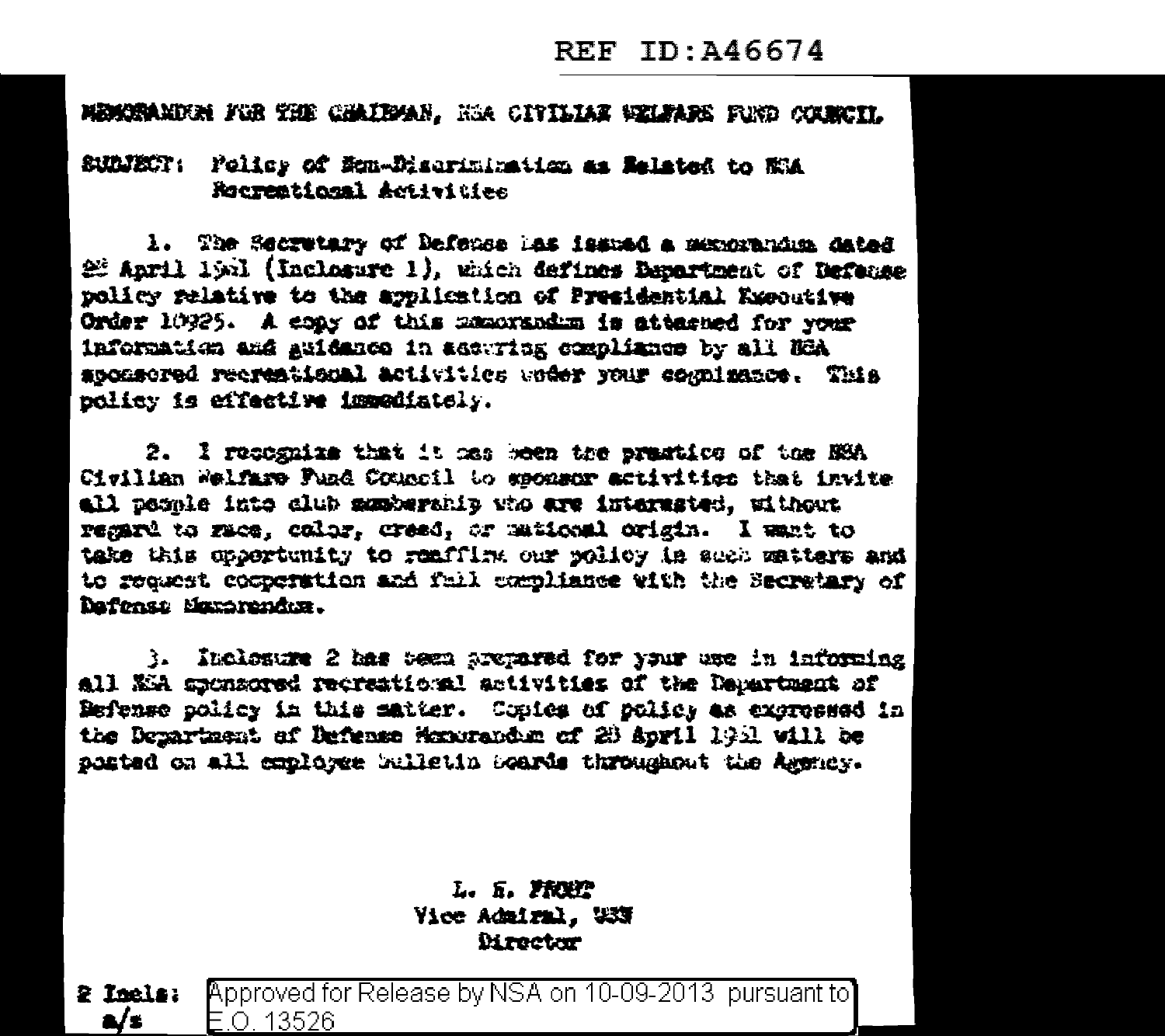THE SECRETARY OF DEFENSE

Washington

APR 28 1951

MEMORANDUM FOR THE SECRETARIES OF THE MILITARY DEPARTMENTS THE CHAIRMAN, JOINT CHIEFS OF STAFF THE DIRECTOR, NATIONAL SECURITY AGENCY THE CHIEF, DEFENSE ATOMIC SUPPORT AGENCY THE CHIEF, DEFENSE COMMUNICATIONS AGENCY THE ADMITISTRATIVE ASSISTANT TO THE SECRETARY OF DEFERE

۰.

SUBJECT: Military and Civilian Employee Recreational Organizations

Reference:  $(a)$  Memorandum of the President, dated April 18, 1961

The purpose of this memorandum is to carry out the directive of the President as set forth in Meference (a).

Discrimination based on race, creed, color or national origin by employee recreational organizations is contrary to the purpose and apirit of  $\S. 0.10925$ , March 5, 1961.

No employee recreational organization which practices discrimination based on race, creed, color or national origin will be permitted to use the name of, or be sponsored by the Department of Defense. No facility or activity of the Department of Defense will be available to such organization.

The foregoing applies to all facilities and activities of the Department of Defense, including those financed from non-appropriated funds and to all recreational organizations composed of full-time civilian and military personnel in the Department of Defanse. This policy is effective immediately.

Action to assure compliance with this policy should be initiated immediately and copies of the implementing instructions issued furnished this office no later than close of business May  $15$ ,  $1961$ .

 $\sqrt{a}$ .

ROBERT S. MC NAMARA